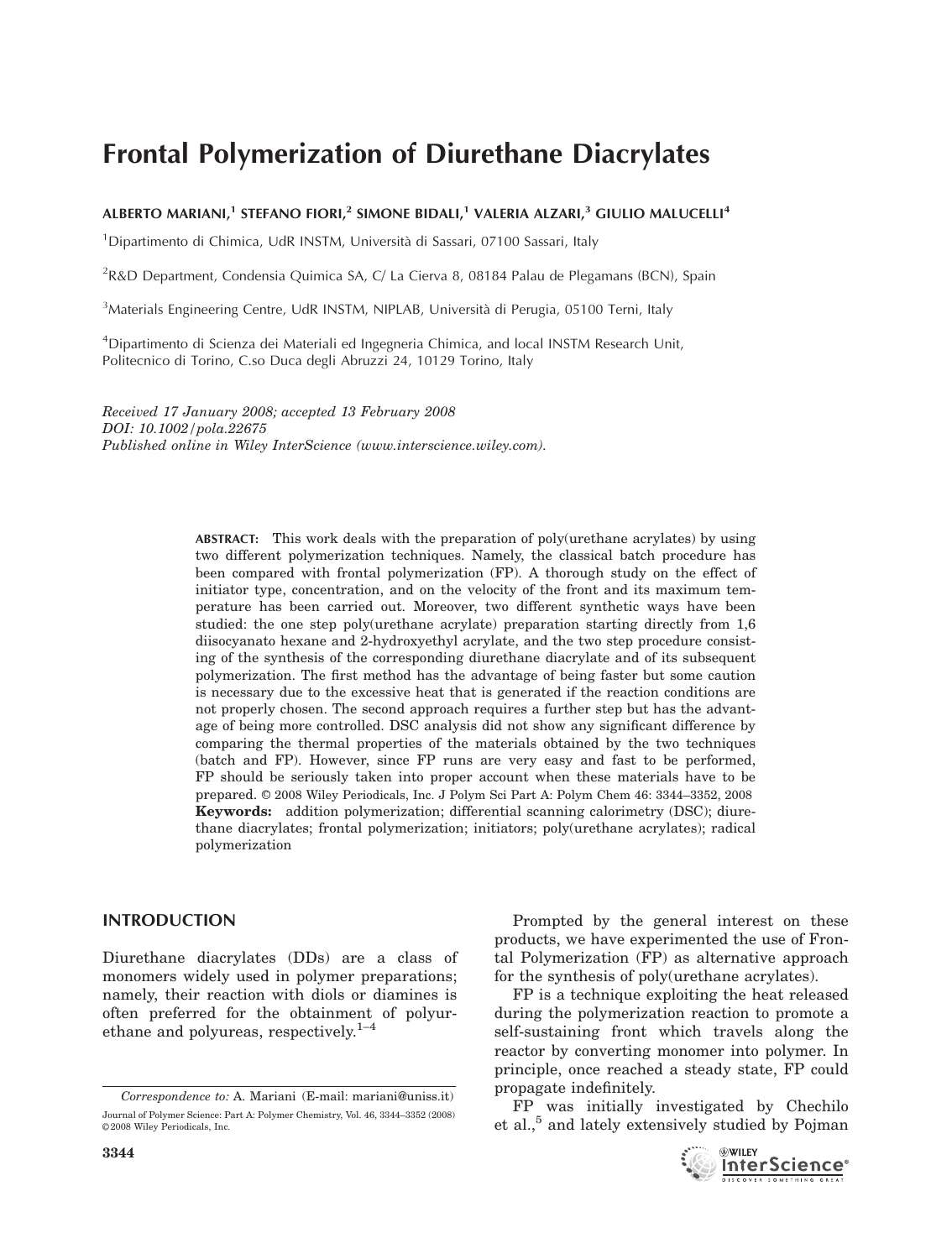

Scheme 1. Materials, polymerization routes and techniques used in the present work.

and coworkers who polymerized acrylic mono $mers^{6-8}$  and epoxy resins.<sup>9</sup> Mariani et al. obtained poly(dicyclopentadiene),<sup>10</sup> polyurethanes,<sup>11,12</sup> interpenetrating polymer networks,<sup>13</sup> and unsaturated polyester/styrene resins.<sup>14</sup> White and coworkers investigated the curing of epoxybased materials.<sup>15</sup> Pojman and coworkers prepared thermochromic composites<sup>16</sup> and polymerdispersed liquid crystal (PDLC) materials, $^{17}$ Morbidelli and coworkers obtained homogenous polymer blends<sup>18</sup> and copolymers,<sup>19</sup> Washington and Steinbock synthesized hydrogels.<sup>20</sup> Mariani et al. prepared PDLC films<sup>21</sup> and applied FP to the consolidation of porous materials. $^{22}$  Pojman et al. demonstrated FP with thiol-ene chemistry.<sup>23</sup> McFarland et al. used FP with microencapsulated initiators.<sup>24,25</sup> Crivello studied the design and synthesis of glycidyl ethers that undergo  $FP<sub>1</sub><sup>26,27</sup>$  and hybrid free radical/cationic FP.28 Recently, Mariani et al. prepared polymer-based nanocomposites with montmoril $lonite^{29}$  and polyhedral oligomeric silsesquioxanes,<sup>30</sup> Hu et al. frontally copolymerized urethane-acrylates in dimethyl sulfoxide.<sup>31</sup> Chen et al. studied the FP of hydroxyethyl acrylate  $(HEA)$ ,<sup>32</sup> N-methylolacrylamide,<sup>33</sup> and the preparation of its hybrids with methylacrylamide; $^{34}$ moreover, they studied the obtainment of

Journal of Polymer Science: Part A: Polymer Chemistry DOI 10.1002/pola

epoxy resins/polyurethane hybrid networks, <sup>35</sup> and of polyurethane-nanosilica hybrid nanocomposites.<sup>36</sup>

Moreover, there are several patents relating to  $\text{FP}^{37-43}$  In this article, we report the first application of FP:

- i. To the components of the reaction between 1,6-diisocyanato hexane (HDI) and HEA (molar ratio  $[HDI]/[HEA] = 0.5$  mol/mol  $[Scheme 1(a)].$
- ii. To the DD derived by the preliminary reaction of the above compounds [Scheme 1(b)].

Moreover, the obtained samples were compared with the analogous ones prepared by the conventional batch technique (CP). In Scheme 1, HDI, HEA, and DD molecular structures are depicted.

## EXPERIMENTAL

HDI, HEA, dibutyltin dilaurate (DBTDL), pyrocatechol (PC), 2,2'-azobis-isobutyronitrile (AIBN), benzoyl peroxide (BPO), Aliquat<sup>®</sup> 336,  $t$ -butylperoxy-2-ethylhexylcarbonate (Luperox<sup>®</sup>)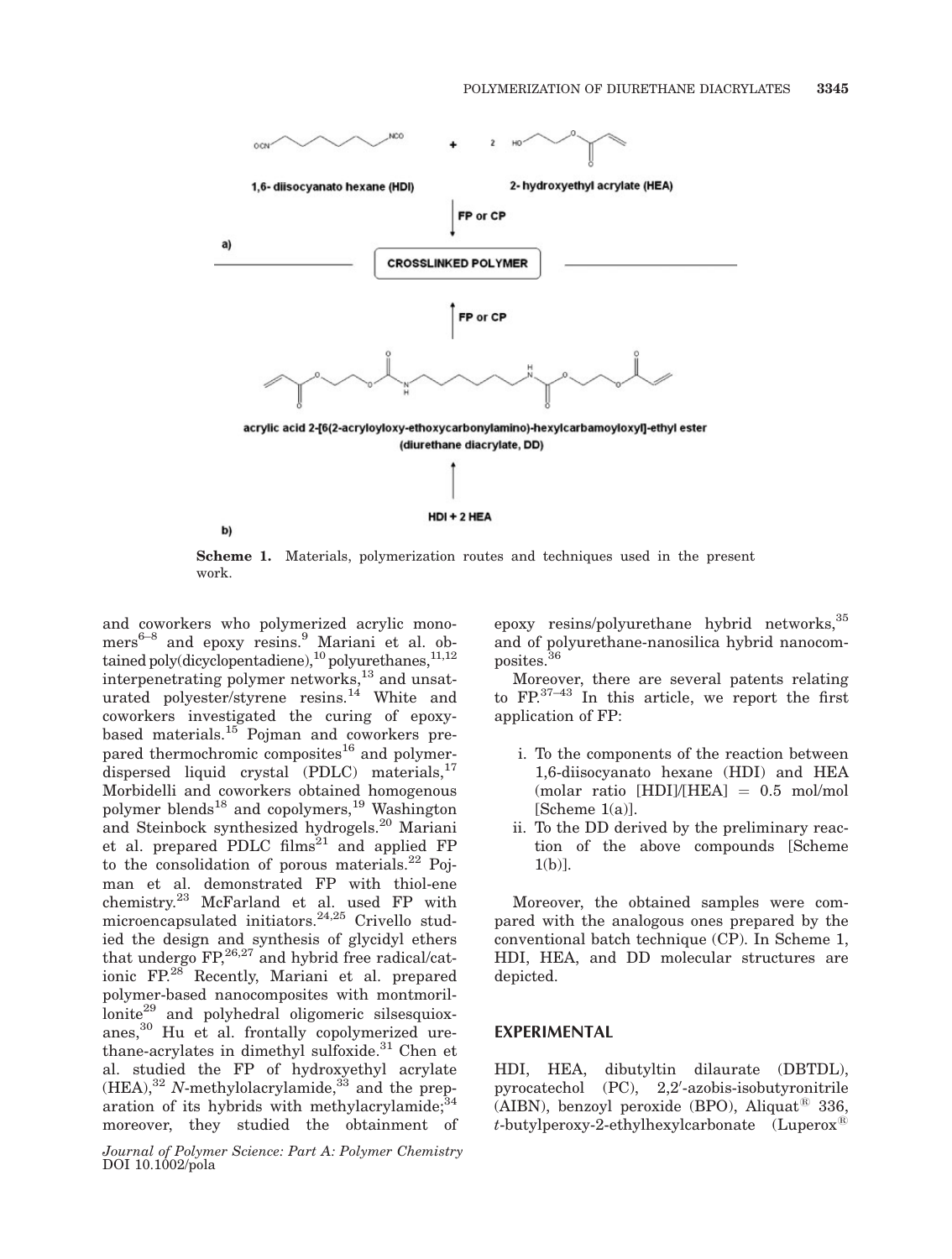

Figure 1. In situ formation of DD and its FP: typical front position (a) and temperature profile (b) as a function of time. Conditions:  $[DBTDL]/[HDI] = 0.1$  mol %,  $[APS]/[HEA] = 0.6 \text{ mol } %$ ,  $[PC]/[DBTDL] = 6 \text{ mol/mol}.$ 

TBCE), t-butyl peroxide (tBP), and ammonium persulfate were purchased from Sigma-Aldrich and used without further purification.

Aliquat persulfate (APS) was prepared as described in the literature<sup>44</sup> starting from Aliquat $^{\circledR}$  336.

Temperature profiles and the maximum temperature reached by the front  $[T_{\text{max}},$  Fig. 1(b)] were measured using a K-type thermocouple placed into the above mixture at 2 cm  $(\pm 5 \text{ mm})$ from the bottom of the tube. The thermocouple was connected to a digital thermometer (Delta Ohm 9416) used for temperature reading and recording (sampling rate: 1 Hz). The position of the front (easily visible through the glass wall of test tubes) was also measured as a function of time [Fig.  $1(a)$ ].

Reproducibility of  $T_{\text{max}}$  data was  $\pm 15$  °C and that of front velocity,  $V_f$ , was  $\pm 0.2$  cm/min. Error bars in the following plots indicate these variation ranges.

DSC measurements were performed using a Mettler DSC 30 Instr. equipped with a low temperature probe. On each sample, two consecutive scans were carried out in nitrogen atmosphere in the temperature range from  $-80$  up to  $+200$  °C with a heating rate of 10 °C/min.  $T_{\rm g}$  values were determined by the 2nd thermal scan.

## Synthesis of Acrylic acid 2-[6-(2-Acryloyloxyethoxycarbonylamino)-hexylcarbamoyloxy] ethyl ester (DD)

A round bottom flask was loaded with 30 g (0.18 mol) of HDI and 0.2 g  $(3.1 10^{-4}$  mol) of DBTDL dissolved in 200 mL of anhydrous tetrahydrofuran. A little amount of t-butylcatechol was added as radical inhibitor. A solution of 41 g (0.36 mol) of HEA dissolved in 20 mL of anhydrous tetrahydrofuran was added dropwise at  $5^{\circ}$ C. After 30 min, temperature was raised to  $50^{\circ}$ C and the reaction prolonged for 20 min. When the reaction was accomplished, the solution was poured into petroleum ether. The obtained white precipitate was collected by filtration and dried under vacuum. Yield 90%, Scheme 1(b).

<sup>1</sup>H NMR (DMSO- $d_6$ ;  $\delta_H$  in ppm): 6.47 (2H); 6.13 (2H); 5.88 (2H); 4.31 (4H); 4.29 (4H); 3.17 (4H); 1.48 (4H).

## In situ Formation of DD (from HEA and HDI) and its FP [Scheme 1(a)]

In a typical run, a nonadiabatic glass test tube (inner diameter: 16 mm) was loaded with appropriate quantities of HDI, DBTDL and PC (see Results and Discussion). The mixture was homogeneously mixed with an adequate amount of HEA ([HDI]/[HEA]  $= 0.5$  mol/mol) and a radical initiator (APS, BPO, or AIBN).

A K-type thermocouple was placed into the above mixture at 2 cm  $(\pm 5 \text{ mm})$  from the bottom of the tube, and the temperature monitored by a digital thermocouple reader. The FP reaction was triggered by means of a hot soldering iron tip ( $T \approx 300$  °C), by heating the external wall of the tube in correspondence of the upper solution layer, until the formation of a traveling front.

After FP was accomplished, the test tube was cooled to room temperature. Afterwards, the crosslinked polymer was extracted in Soxhlet with diethyl ether to remove the unreacted products, and dried under vacuum for 12 h at 50  $\degree$ C.

Journal of Polymer Science: Part A: Polymer Chemistry DOI 10.1002/pola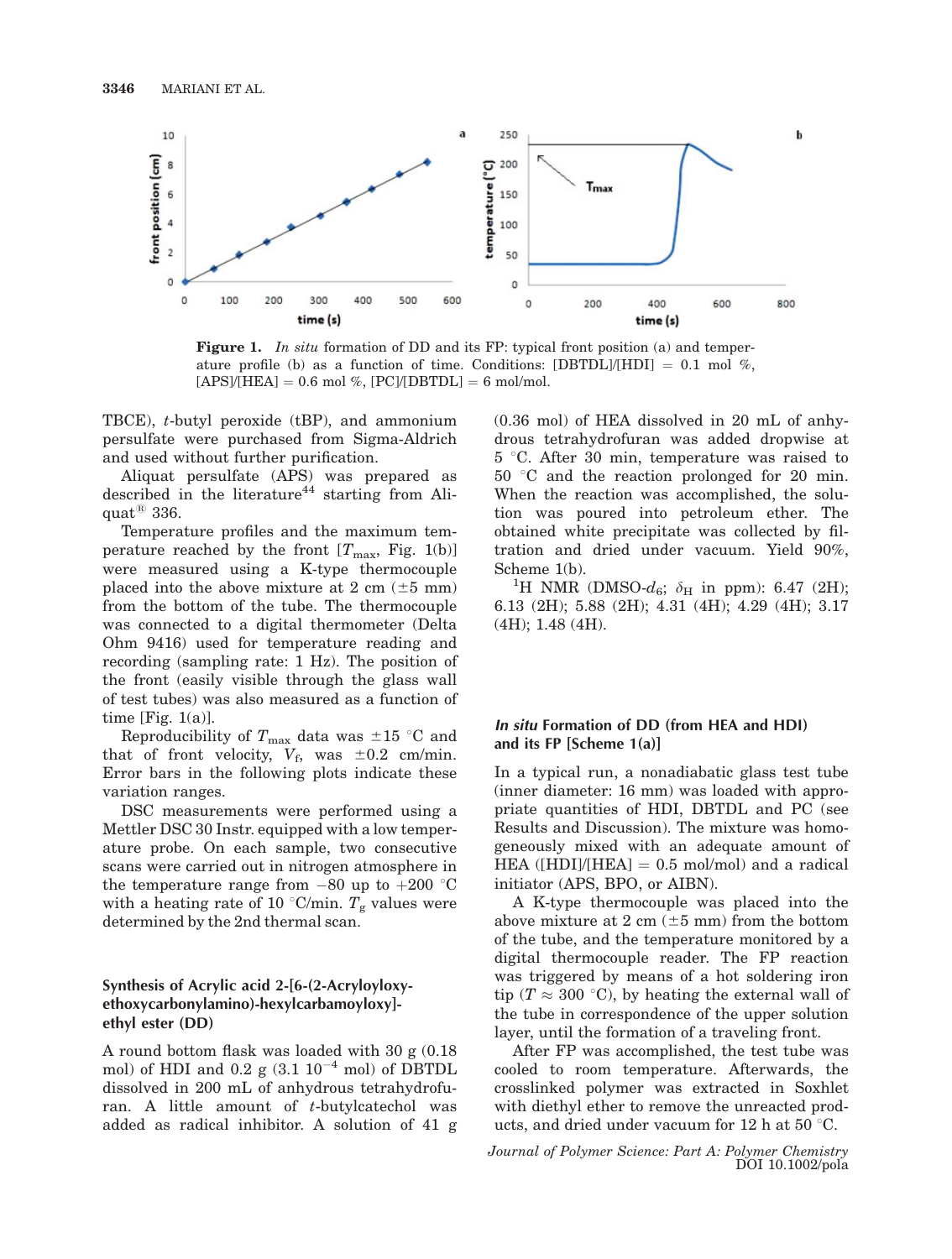| Sample          | [APS]/[HEA]<br>$(mod \%)$ | [DBTDL]/[HDI]<br>$(mod \%)$ | [PC]/[DBTDL]<br>(mol/mol) | Polymerization<br>Mode |
|-----------------|---------------------------|-----------------------------|---------------------------|------------------------|
| BR1             |                           |                             |                           | No polymerization      |
| BR2             |                           | 0.17                        | 6                         | FP (self-ignition)     |
| BR <sub>3</sub> | 0.60                      |                             | 6                         | No polymerization      |
| BR4             | —                         |                             | 6                         | No polymerization      |
| FP1             | 0.60                      | 0.17                        | 6                         | FP                     |

Table 1. In Situ Formation of DD and Its FP: Blank Runs

 $[HDI]/[HEA] = 0.5$  mol/mol.

## FP of DD [Scheme 1(b)]

In a typical run, a nonadiabatic glass test tube (inner diameter: 16 mm) was loaded with suitable quantities of DD (kept melt at  $\sim 90\ ^{\circ}\mathrm{C})$ and a radical initiator (Luperox TBCE or tBP). The mixture was rapidly homogenized and cooled to  $\sim$  70 °C (solid state mixture).

A K-type thermocouple was placed into the above mixture at 2 cm  $(\pm 5 \text{ mm})$  from the bottom of the tube and the temperature monitored by a digital thermocouple. The FP reaction was ignited as described earlier.

After FP was accomplished, the test tube was cooled to room temperature. Afterwards, the crosslinked polymer was extracted in Soxhlet with diethyl ether to remove the unreacted products, and dried under vacuum for 12 h at  $50^{\circ}$ C.

#### Batch Samples

The same reaction mixtures as described earlier were also allowed to polymerize by the CP in nonstirred batch reactors at 100  $\degree$ C for 1 h.

## RESULTS AND DISCUSSION

As well as it happens in many frontal reactions, all FP runs were characterized by constant  $V_f$ [Fig. 1(a)]. In Figure 1(b), a typical FP temperature profile is depicted with the definition of  $T<sub>max</sub>$ ; this is the maximum temperature experimented by the thermocouple junction and corresponds to the front temperature.

## In situ Formation of DD and its Frontal Polymerization [Scheme 1(a)]

As known, free-radical polymerization of acrylates and step-growth synthesis of polyurethanes

Journal of Polymer Science: Part A: Polymer Chemistry DOI 10.1002/pola

are very exothermic. Starting from this consideration, we have investigated a system derived from the in situ reaction of HDI and HEA  $([HDI]/[HEA] = 0.5 \text{ mol/mol}).$ 

Some FP blank runs were performed to ascertain the actual polymerization mode (Table 1).

As reported in Table 1, it is evident that only FP1 was obtained by pure FP (NOTE: with the term "pure" FP we mean that no simultaneous ''spontaneous polymerization,'' SP, occurs. SP is the process related to the spontaneous tendency of the reaction mixture to polymerize at room temperature, even in absence of any ignition). Indeed, BR2 mixture led to the formation of the blocked diisocyanate (as described in the experimental section) followed by self-ignited FP.<sup>45</sup> This term is used when a reaction mixture, without any external localized stimulus, undergoes local ignition (generally due to a local temperature increase) and subsequent FP. SP differs from self-ignited FP in that, whereas the first phenomenon happens simultaneously in the whole reaction mixture, generally with a gradual increase of temperature, self-ignited FP occurs as a consequence of a sudden increment of temperature in a restricted area.

It should be underlined that a certain amount of PC was necessary to achieve pure FP, its role being that of increasing the pot-life as a consequence of partial DBTDL inhibition.

Starting from this preliminary study, we have first oriented our research work to the obtainment of compositions which undergo pure FP.

Although APS was chosen as the preferred radical initiator, AIBN and BPO were used as well. APS was mainly utilized because it does not give rise to bubbles during the polymerization reaction. DBTDL was used as the catalyst for urethane formation and PC as the inhibitor to increase the pot-life of the mixture,  $11,12$  which was stable for several hours (pot life  $> 8$  h depending on the composition).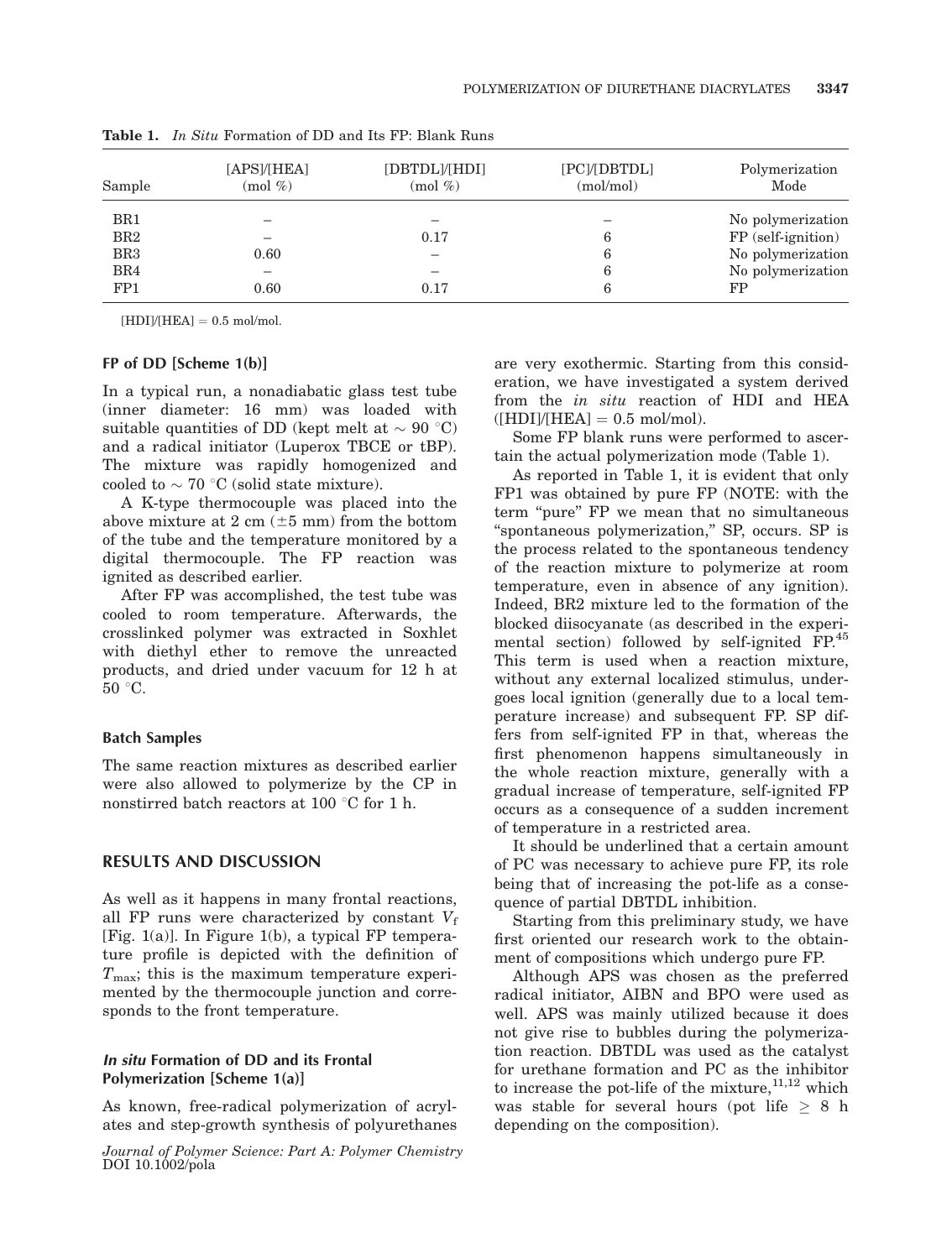

**Figure 2.** In situ formation of DD and its FP:  $T_{\text{max}}$ as a function of the [DBTDL]/[HDI] ratio. ([APS]/  $[HEA] = 0.6$  mol %,  $[PC]/[DBTDL] = 6$  mol/mol).

In Figure 1, the position of the front as a function of time, and a temperature profile for a typical FP experiment are depicted ([DBTDL]/  $[HDI] = 0.1 \text{ mol } \%$ ,  $[APS]/[HEA] = 0.6 \text{ mol } \%$ ,  $[PC]/[DBTDL] = 6$  mol/mol). These plots are useful for the calculation of  $V_f$  and  $T_{\text{max}}$ .

In a series of experiments, the catalyst concentration was varied  $(0.1 <$  [DBTDL]/[HDI]  $< 0.5$ mol %), keeping constant the ratios [PC]/[DBTDL]  $= 2$  mol/mol and [APS]/[HEA]  $= 5$  mol %.

 $T_{\text{max}}$  and  $V_f$  as functions of the [DBTDL]/ [HDI] ratio are reported in Figures 2 and 3, respectively.

Pure FP was observed only in the range  $0.1 \leq$ [DBTDL]/[HDI]  $\leq$  0.5 mol %. For [DBTDL]/  $[HDI] < 0.1$  mol %, FP did not self-sustain while, when [DBTDL]/[HDI]  $> 0.5$  mol %, simultaneous SP occurred. CAUTION: particular attention has to be paid when high concentrations of APS or DBTDL are used (i.e., when [APS]/[HEA]  $\geq$ 0.6 mol % or [DBTDL]/[HDI]  $\geq$  0.2 mol %): in



**Figure 3.** In situ formation of DD and its FP:  $V_f$  as a function of the [DBTDL]/[HDI] ratio. ([APS]/[HEA]  $= 0.6$  mol %, [PC]/[DBTDL]  $= 6$  mol/mol).



**Figure 4.** In situ formation of DD and its FP:  $T_{\text{max}}$ as a function of the [PC]/[DBTDL] ratio. ([APS]/[HEA]  $= 0.6$  mol %, [DBTDL]/[HDI]  $= 0.17$  mol %).

fact, due to the elevate temperature reached, tube explosion may occur.

In the composition range explored,  $T_{\text{max}}$  has a maximum at [DBTDL]/[HDI] =  $0.17$  mol %; beyond this value, a temperature drop is evident, it reaching a plateau for [DBTDL]/  $[HDI] \geq 0.34 \text{ mol } \%$  (Fig. 2).

In Figure 3 and 5,  $V_f$  shows a decreasing trend. Starting from the maximum value of 3.0 cm/min for [DBTDL]/[HDI] = 0.1 mol %, it decreases down to 2.0 cm/min for [DBTDL]/ [HDI] approaching 0.5 mol %.

The effect of the [PC]/[DBTDL] ratio on  $T_{\text{max}}$ and  $V_f$  is reported in Figures 4 and 5.

Pure FP was found in the range  $3 \leq [PC]$  $[DBTDL] \leq 48$  mol/mol  $([DBTDL]/[HDI] = 0.2$ mol %; [APS]/[HEA] = 0.6 mol %). For relatively low inhibitor concentration (i.e., [PC]/[DBTDL] < 3 mol/mol) simultaneous SP was present while, when  $[PC]/[DBTDL] > 48$  mol/mol, no FP occurrence was observed (the urethane formation was completely inhibited and, consequently, no heat was released by this reaction).

As can be seen in Figure 4,  $T_{\text{max}}$  decreases as [PC]/[DBTDL] increases. In particular, as stated earlier, the reason of no FP occurrence for [PC]/  $[DBTDL] > 48$  mol/mol can be attributed to the excessively large inhibiting PC effect on catalyst reactivity.

In Figure 5,  $V_f$  is reported as a function of the [PC]/[DBTDL] ratio. As observed for  $T_{\text{max}}$ , also  $V_f$  decreases as the [PC]/[DBTDL] ratio increases, from 4.0 cm/min for  $[PC]/[DBTDL] =$ 3 mol/mol to 1.4 cm/min for  $[PC]/[DBTDL] = 48$ mol/mol ([DBTDL]/[HDI] =  $0.17$  mol %; [APS]/  $[HEA] = 0.6 \text{ mol } \%$ ).

Moreover, we varied the [APS]/[HEA] ratio to assess the effect of radical initiator concentration.

Journal of Polymer Science: Part A: Polymer Chemistry DOI 10.1002/pola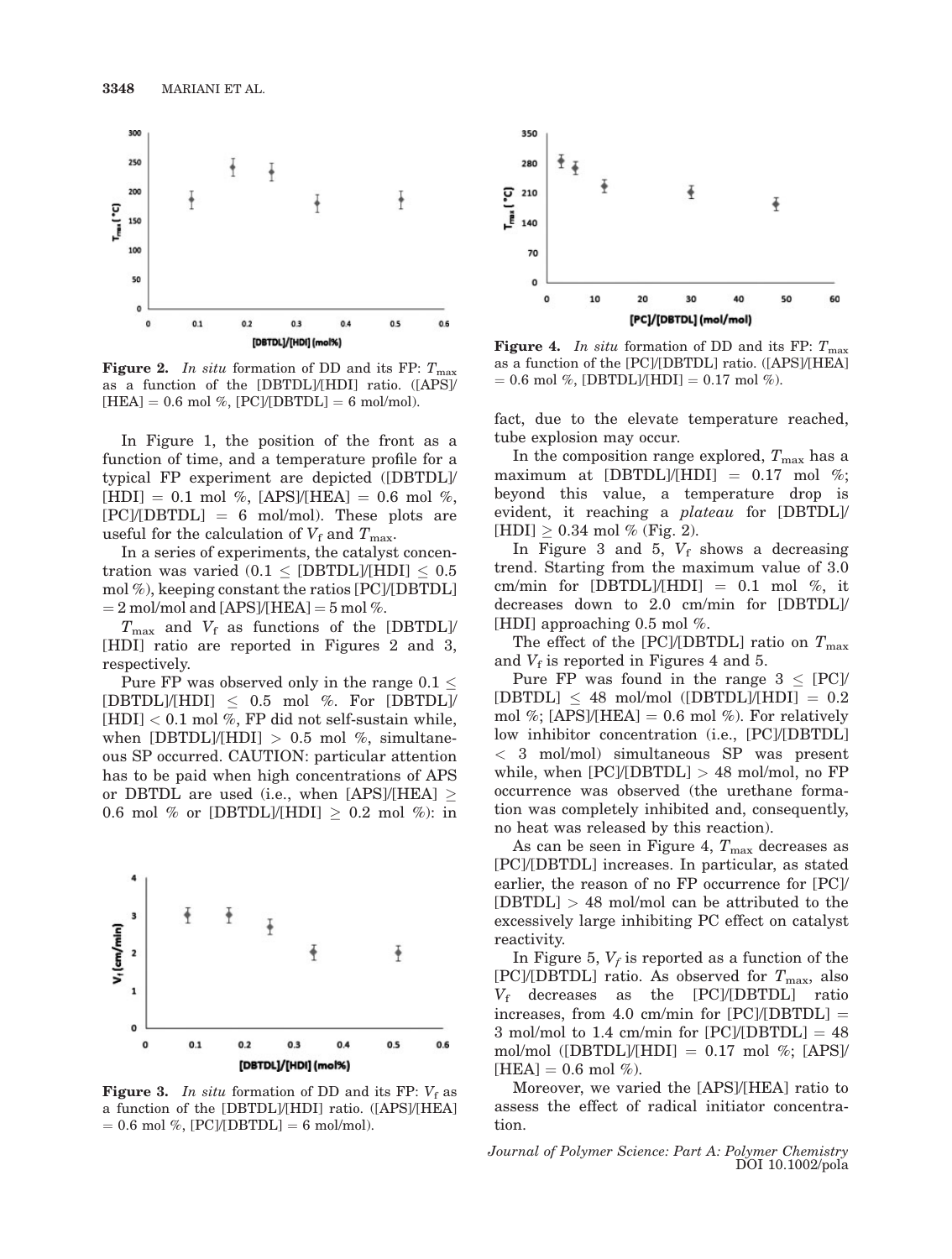

**Figure 5.** In situ formation of DD and its FP:  $V_f$  as a function of the [PC]/[DBTDL] ratio. ([APS]/[HEA]  $=$ 0.6 mol %, [DBTDL]/[HDI] = 0.17 mol %).

In Figures 6 and 7,  $T_{\text{max}}$  and  $V_f$  are, respectively, reported as functions of the [APS]/[HEA] ratio by keeping constant [DBTDL]/[HDI]  $= 0.17$ mol % and  $[PC]/[DBTDL] = 6$  mol/mol.

The influence of the [APS]/[HEA] ratio on  $T_{\text{max}}$  seems to be negligible  $(T_{\text{max}})$  always  $\sim$  190 °C). In any case, the presence of APS was essential for promoting the FP of HEA. As a consequence, when APS was absent, lower temperature values and no self-sustaining fronts were found. In detail, it should be highlighted that an increase of temperature was actually observed  $(T_{\text{max}} = 132 \text{ °C})$  but, since the corresponding front was not self-sustaining, its  $T_{\text{max}}$ and  $V_f$  (which gradually decreases from 0.5 to 0 cm/min in less than 2 cm from the ignition point and along the reactor) are not respectively, reported in Figures 6 and 7. By contrast, the increase of  $T_{\text{max}}$  (above 132 °C) and the occurrence of self-sustaining fronts having  $V_f \geq 1.5$ cm/min observed in the presence of APS are the



**Figure 6.** In situ formation of DD and its FP:  $T_{\text{max}}$ as a function of the [APS]/[HEA] ratio. ([PC]/[DBTDL]  $= 6$  mol/mol), [DBTDL]/[HDI]  $= 0.17$  mol %).

Journal of Polymer Science: Part A: Polymer Chemistry DOI 10.1002/pola



**Figure 7.** In situ formation of DD and its FP:  $V_f$  as a function of the [APS]/[HEA] ratio. ([PC]/[DBTDL] = 6 mol/mol),  $[DBTDL]/[HDI] = 0.17$  mol %).

results of the larger amount of heat release due to HEA radical polymerization which happens together with the urethane linkage formation.

 $V_f$  significantly increases with APS concentration. In particular, when [APS]/[HEA] < 0.12 mol % no FP occurred but, when this ratio was overcome, a  $V_f$  increment was evident up to 3.6 cm/ min ( $[APS]/[HEA] = 0.96$  mol %,  $[DBTDL]/[HDI]$  $= 0.17$  mol % and  $[PC/(DBTDL] = 6$  mol/mol). The pure FP threshold value was individuated at  $[APS]/[HEAD] = 0.96$  mol %: when this concentration was got over, simultaneous SP was observed but with a notable  $V_f$  value of 30 cm/ min, which is one of the highest found so far in any FP system.

Table 2. In situ Formation of DD and Its FP: Effect of Type and Concentration of Radical Initiator on  $T_{\text{max}}$  and  $V_f$ 

| Sample          | Initiator   | [Initiator]/[HEA]<br>$\pmod{\%}$ | $T_{\rm max}$<br>$(^{\circ}C)$ | $V_{\rm f}$<br>$\text{(cm/min)}$ |
|-----------------|-------------|----------------------------------|--------------------------------|----------------------------------|
| FP2             | APS         | 0.12                             | 276                            | $1.5\,$                          |
| FP3             |             | 0.36                             | 290                            | 2.7                              |
| FP1             |             | 0.60                             | 270                            | 2.7                              |
| $FP4^a$         |             | 1.20                             |                                | >30                              |
| FP <sub>5</sub> | <b>AIBN</b> | 0.12                             | 264                            | 2.4                              |
| FP6             |             | 0.36                             | 316                            | 3.4                              |
| FP7             |             | 0.60                             | 336                            | 2.5                              |
| FP8             |             | 1.20                             | 306                            | 3.6                              |
| FP9             | <b>BPO</b>  | 0.12                             | 297                            | 2.5                              |
| FP10            |             | 0.36                             | 314                            | 2.4                              |
| <b>FP11</b>     |             | 0.60                             | 300                            | 2.4                              |
| FP12            |             | 1.20                             | 303                            | 4.0                              |

 $[DBTDL]/[HDI] = 0.17 \text{ mol %}, [PC/(DBTDL] = 6 \text{ mol/mol}.$ a Simultaneous presence of FP and SP.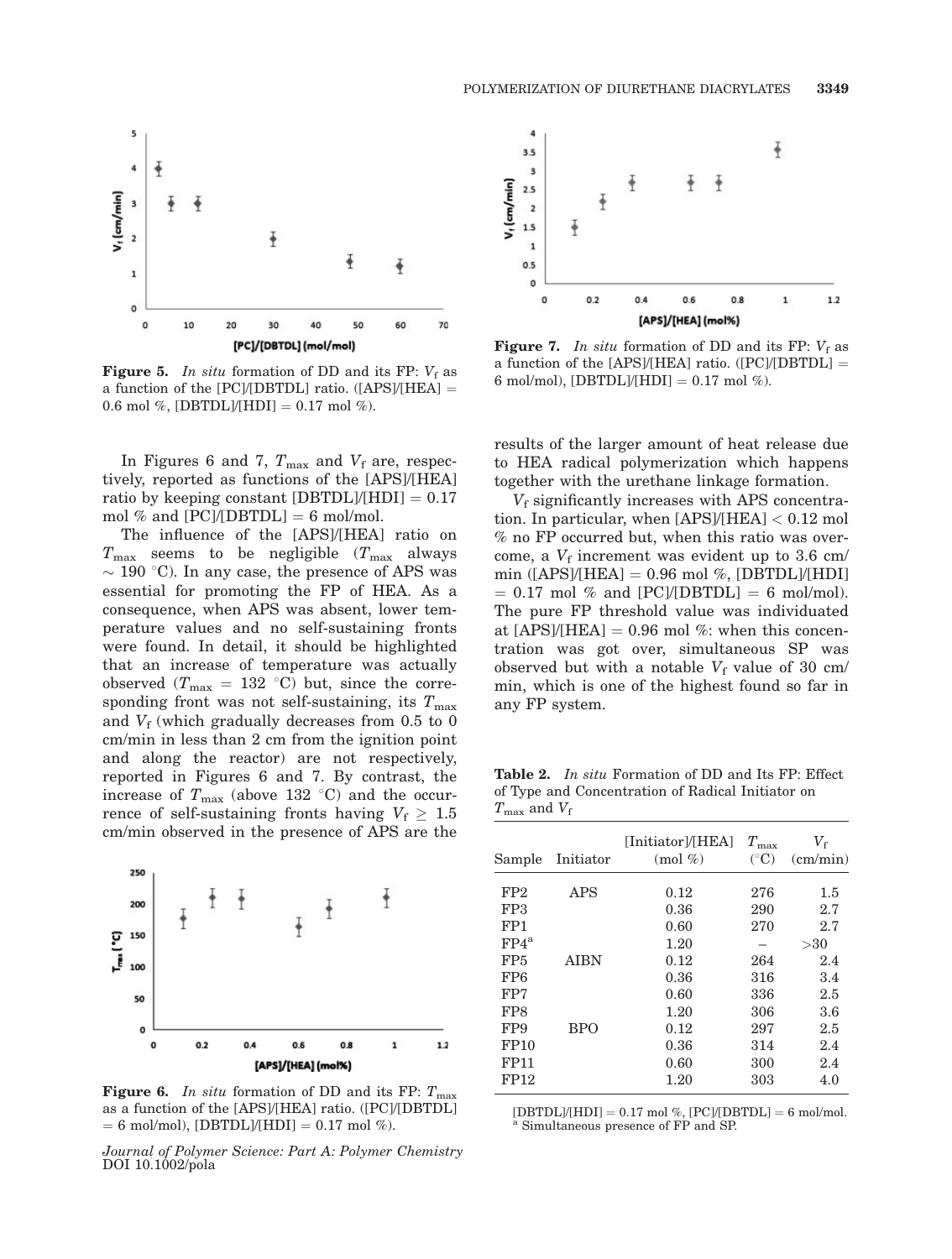Finally, we investigated the effect of the type of radical initiator on  $T_{\text{max}}$  and  $V_f$ . The obtained results are listed in Table 2.

Namely, APS, AIBN, and BPO were chosen as representatives of different radical initiator families.

As will be shown, their effect on both  $T_{\text{max}}$ and  $V_f$  is quite different. At present we can not provide an explanation for that and further studies aimed to investigate this aspect are in progress.

Namely, as can be seen from Table 2, the use of AIBN resulted in an increment of  $T_{\text{max}}$  as a function of the [AIBN]/[HEA] ratio ([DBTDL]/  $[HDI] = 0.17 \text{ mol } \%$ ,  $[PC]/[DBTDL] = 6 \text{ mol}$ mol). In particular, although the maximum temperature was 336 °C for [AIBN]/[HEA] =  $0.6$ mol %, when this ratio was exceeded, a slight  $T_{\text{max}}$  decrease was observed. CAUTION: particular attention during the performing of such reaction is necessary due to the explosive behavior of some of these samples, that is, when [AIBN]/ [HEA]  $> 0.6$  mol %.

 $V_f$  shows a *plateau* pathway. In fact, for  $[ABN]/[HEA] > 0.12$  mol % just a little increment in  $V_f$  was observed and its average value was found to be  $\sim 3.0$  cm/min.

BPO was chosen as a radical initiator belonging to the class of peroxides. As for AIBN,  $T_{\text{max}}$ was poorly influenced by the [BPO]/[HEA] ratio with values always close to 300  $\degree$ C.

 $V_f$  remained almost constant (2.4–2.5 cm/min) in the range  $0.12 \leq$  [BPO]/[HEA]  $\leq 0.6$  mol % whereas, for [BPO]/[HEA]  $= 1.2$  mol %, it suddenly increased up to 4.0 cm/min.

## FP of Preformed DD

Preformed DD (PDD) was prepared as described in the Experimental section. Some preliminary runs were unsuccessfully carried out using APS, BPO or AIBN as radical initiators. However, since PDD is a powder, homogeneous mixtures with the above initiators could be obtained only after heating at  $T > 80$  °C (melted mixture), which is a temperature too high to guarantee that no initiator dissociation occurs before ignition. For such a reason, higher dissociation temperature radical initiators were chosen, namely Luperox<sup>®</sup> TBCE and  $t$ -BP, both belonging to the class of peroxides.

PDD was molten at  $\sim$  90 °C, rapidly mixed with the radical initiator and immediately after cooled down to  $\sim$  70 °C, thus obtaining the

Table 3. FP of PDD: Effect of Type and Concentration of Radical Initiator

| Sample           | Initiator      | [Initiator]/<br>$[PDD] (mol \%)$ | $T_{\rm max}$<br>$({}^{\circ}C)$ | $V_{\rm f}$<br>$\text{(cm/min)}$ |
|------------------|----------------|----------------------------------|----------------------------------|----------------------------------|
| FP13             | <b>LUPEROX</b> | 1.0                              | 186                              | 2.4                              |
| FP14             |                | 3.0                              | 185                              | 3.0                              |
| FP15             |                | 5.0                              | 168                              | 3.9                              |
| FP16             |                | 10                               | 172                              | 3.8                              |
| FP17             | t.BP           | 1.0                              | 185                              | 0.6                              |
| FP18             |                | 3.0                              | 204                              | 0.8                              |
| FP19             |                | 5.0                              | 210                              | 1.0                              |
| FP <sub>20</sub> |                | 10                               | 190                              | 1.4                              |

required homogeneous solid mixture on which FP was performed.

No FP reaction was obtained for initial temperature lower than 70  $\degree$ C. Indeed, unsuccessful runs were carried out starting at temperatures of 25, 50 and 60  $\degree$ C.

As reported in Table 3,  $T_{\text{max}}$  is hardly dependent on the [Luperox]/[PDD] ratio, ranging from between 168 to 186 °C (for 1.0  $\leq$  [Luperox]/  $[PDD] \leq 10$  mol %). On the contrary, in the same range  $V_f$  increases from 2.4 cm/min  $([Luperox]/[PDD] = 1.0$  mol %) to 3.9 cm/min  $([Luperox]/[PDD] = 5.0 \text{ mol } %$ . Overcome this value, it remains almost constant (3.8 cm/min for  $[Luperox]/[PDD] = 10 \text{ mol } \%$ ).

In the same Table, the results obtained by using tBP as a radical initiator are also listed.

Similarly to what previously mentioned for the Luperox/PDD system,  $T_{\text{max}}$  was slightly affected by the initiator concentration (185  $\leq$  $T_{\text{max}} \leq 210$  °C). On the contrary,  $V_f$  showed an almost linear increment as [tBP] increased, ranging from 0.6 cm/min when  $[tBP/(PDD)] =$ 1.0 mol % up to 1.4 cm/min when that ratio was equal to 10 mol %.

#### Thermal Characterization

Since no significant differences were found along each series, only some selected, significant results are collected in Table 4.

As can be evinced by the reported data, the highest  $T_g$  values of FP samples were obtained by using APS as radical initiator. In particular, such values result higher than both those of the corresponding batch samples (thus probably indicating a larger conversion of the former ones) and of those obtained by using BPO or AIBN. This result is quite unexpected; indeed,

Journal of Polymer Science: Part A: Polymer Chemistry DOI 10.1002/pola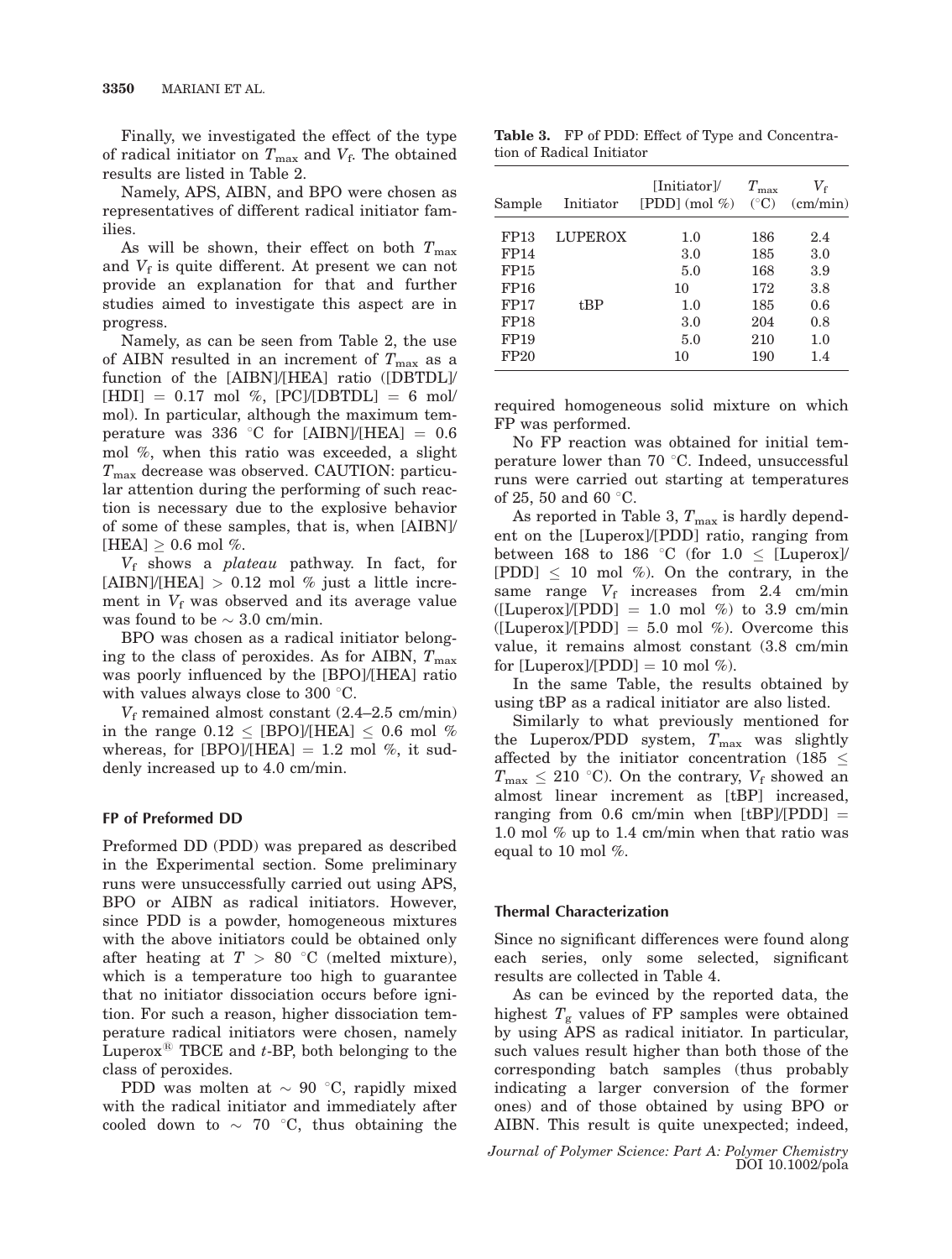| Sample          | Initiator  | Initiator<br>Concentration (mol $\%$ ) | Polymerization<br>Technique | $T_{\rm g}$<br>$({}^{\circ}{\rm C})$ | $T_{\rm max}$<br>$({}^{\circ}C)$ |
|-----------------|------------|----------------------------------------|-----------------------------|--------------------------------------|----------------------------------|
| FP3             | <b>APS</b> | 0.36                                   | FP                          | 50.6                                 | 290                              |
| CP3             |            |                                        | Batch                       | 44.9                                 |                                  |
| FP <sub>1</sub> |            | 0.60                                   | FP                          | 60.0                                 | 270                              |
| CP1             |            |                                        | <b>Batch</b>                | 45.5                                 |                                  |
| <b>FP11</b>     | <b>BPO</b> | 0.60                                   | FP                          | 48.0                                 | 300                              |
| CP11            |            |                                        | Batch                       | 44.1                                 |                                  |
| FP <sub>6</sub> | AIBN       | 0.36                                   | FP                          | 44.2                                 | 316                              |
| CP <sub>6</sub> |            |                                        | Batch                       | 48.8                                 |                                  |

**Table 4.** In situ Formation of DD and Its FP:  $T_g$  Values (2nd Scan) of Some Selected Samples

since APS has a large molecular weight (930), it may act also as a possible plasticizer. For instance, sample FP1, which is characterized by the highest  $T_g$ , contains an amount of APS as high as 5 wt % to be compared with 1.2 wt % of initiator when the same BPO concentration (0.6 mol %) is present.

As already mentioned,  $T_g$  data do not differ significantly. However, a possible correspondence between  $T_{\text{max}}$  and  $T_{\text{g}}$  can be proposed. In fact, it looks like the higher  $T_{\text{max}}$ , the lower  $T_{\text{g}}$ , thus probably indicating that the high temperature reached by the front has a negative effect on the conversion. The high temperature reached during FP reactions could promote some thermal degradation phenomena, with a subsequent lowering of the  $T_{\rm g}$  values. However, the possible occurrence of these phenomena should be considered acceptable in that their effect on  $T_g$  is quite small when compared with the analogous samples prepared by the classical method.

#### **CONCLUSIONS**

In the present work, a thorough study on the possibility of using FP as an alternative technique for the synthesis of poly(urethane acrylates) has been performed. These macromolecular compounds have been obtained: (i) directly starting from HDI and HEA, thus performing urethane formation and vinyl polymerization at the same time, and (ii) in two steps by allowing to react the corresponding preformed diurethane diacrylate. The first method has the advantage of being faster but some caution is necessary due to the excessive heat that is generated if the reaction conditions are not properly chosen. The second approach requires a further step but

Journal of Polymer Science: Part A: Polymer Chemistry DOI 10.1002/pola

has the advantage of being more controlled; however, since the DD monomer is solid, to have a homogenous monomer-initiator mixture, it has to be heated and melted before polymerization occurrence.

After a comparison between FP and the classical method (prolonged external heating at a given temperature), no significant differences have been found in terms of  $T_g$ . However, since FP runs are carried out in minutes instead of the hours typically necessary for the batch methods, and required very easy protocols and apparatuses, FP can be once again considered a valid and convenient alternative way for the preparation of polymer materials.

A careful study on thermal and mechanical properties of all the obtained materials is in progress and will be reported soon.

#### REFERENCES AND NOTES

- 1. Parodi, F. In Comprehensive Polymer Science; Eastmond, G.; Ledwhith, A.; Russo, S.; Sigwalt, P., Eds.; Pergamon Press: Oxford, 1989; vol. 5, chapter 23, pp 387–412.
- 2. Meixner, J.; Fischer, W. U.S. Patent 5,300,615, September 20, 1993.
- 3. Kro`l, P.; Pilch-Pitera, B. Polymer, 2003, 44, 5075– 5101.
- 4. Fedotova, O. Y.; Grozdov, A. G. Polym Sci USSR 1964, 6, 12, 2353–2363.
- 5. Chechilo, N. M.; Khvilivitskii, R. J.; Enikolopyan, N. S. Dokl Akad Nauk SSSR 1972, 204, 1180– 1181.
- 6. Pojman, J. A. J Am Chem Soc 1991, 113, 6284– 6286.
- 7. Khan, A. M.; Pojman, J. A. Trends Polym Sci 1996, 4, 253–257.
- 8. Fortenberry, D. I.; Pojman, J. A. J Polym Sci Part A: Polym Chem 2000, 38, 1129–1135.